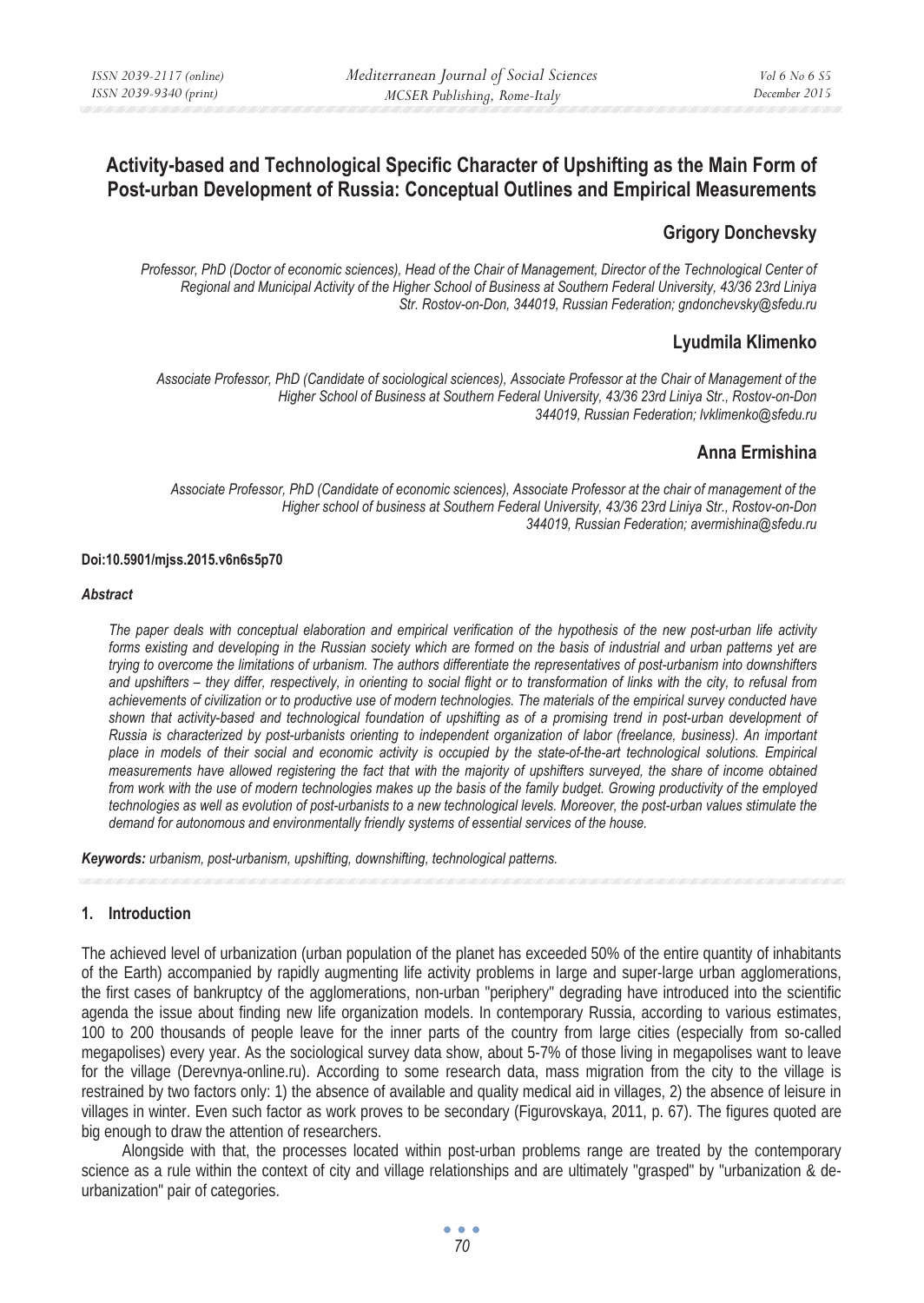### **2. Conceptual Outlines**

The "swing" of urbanism and de-urbanism are in essence a metaphor originating in theoretical models of "dual economies" by W.A. Lewis (Lewis, 1954) and "two-sector analysis" by M. Todaro (Harris & Todaro, 1970). In both models, they speak about the "natural" flows of labor from the city to the village and vice versa which happen due to the situation with the demand for labor on the part of industrialized sectors of urban economy.

During the last decades, researchers have paid attention to a completely new stream of population coming from the city. It is based on rejection, refusal, protest of the growing population mass against the values, rules and conditions of life that are imposed by the industrialized city. This stream is not related to oscillations of labor demand and supply in any way. As the researchers mention, downshifting, literally "going down" is a voluntary refusal from climbing the career ladder which is often associated with lower social status and worse material situation in order to free time for leisure and devote it to other activities not related to work. Some authors consider the image of Diocletian who had retreated to his estate for growing cabbage to be the precursor of downshifting. (Butonova, 2009; Osbaldiston, 2010).

According to the Australia Institute research of 2003, 23% of Australians aged 30 to 59 consciously decided to lower their material level of life. A 1990-s' poll in the USA found 19% of the respondents who during the last five years had performed a long-term change in their life which resulted in lower earnings. According to the data of early 2000-s' polls, not less than 25% of Britons aged 30 to 59 became downshifters in the last 10 years (Hamilton, 2003). The "deferred happiness syndrome" – such a name Clive Hamilton gave to the cause pushing people to act in this manner (Hamilton, 2004).

However, let us point out an especially important aspect from the standpoint of declaring the conceptual basis of this paper (and, accordingly, our entire research). Those who study the phenomenon under consideration are almost unanimous in saying that "one of the distinctive features of downshifting is not just moving down but "rolling down" from rather high positions already won" (Butonova, 2009, p. 172).

As it is accepted in science, the categories usually waltz about the theoretical use pairwise. Downshifting had to dance alone up to this moment. Wishing to cheer up its loneliness and thus to expand the outlook on the total of the phenomena generated by the crater of a modern city, we have made an assumption about another supernova existing in the sky of theory – about the phenomenon of "upshifting". I.e., we speak about the flight from the city which is as *valuebased* as downshifting yet it is directed not down, but up the civilization curve. It is this assumption that we scrutinized during the research the results of which are described in this paper.

## **3. Typological Considerations**

The clearly observed and currently expanding phenomenon of moving house from the city to the countryside is formed by two different streams which differ up to being the opposite of each other although have some general foundations (the pressure of urban binding having increased up to excessive).

One stream of the migrants is filled with *urban luddites,* the other one – with *post-urbanists.* The former are acerbated by the city violence and do everything against the city, not like in the city, in the city's and the urban despite, they tear up and destroy the urban binding perceiving it like shackles and manacles. Yet the most important point is that they do not build new involvements. The balance between binding and involvement is created at the account of loosening and even destroying the binding. At the best (and most frequent) case, the city they have just cursed and left remains the sphere of their involvement.

The second group, post-urbanists, act in an exactly opposite manner. They (leaving the city as a place of actual residence or staying there – in this sense, they belong to one of the two big groups: the urban and the rural ones), do not cut the binding; yet if they do, this is done not rashly and not in the heat of the moment. Their main goal is even not (and at all) the binding, in spite of the fact that its rigidity and stagnation has oppressed them as well as the urban luddites. The post-urbanists' attention focuses on new forms, levels and types of *involvement* into the outer environment, i.e. on what the city is unable to give them as such. However, it is a historical, educational, cultural, economical and social prerequisite of this for the post-urbanists (with regard to this, there is no doubt).

So, the main target of post-urbanists (conscious or not quite) is the search and bringing into life of new forms and levels of involvement into the outer environment. Consciousness (or just a feeling) of the inner binding which the city has given (or rather, set) to them as their own background allows them to float freely above this and any other typical (habitual, daily) forms and kinds of binding, without huddling into closed communities (unlike the urban luddites).

The post-urbanists group, in its turn, is differentiated into ones having left the city space (moved house to the countryside) and ones physically staying in the city. With regard to this, a part of the physically staying has *in fact* left the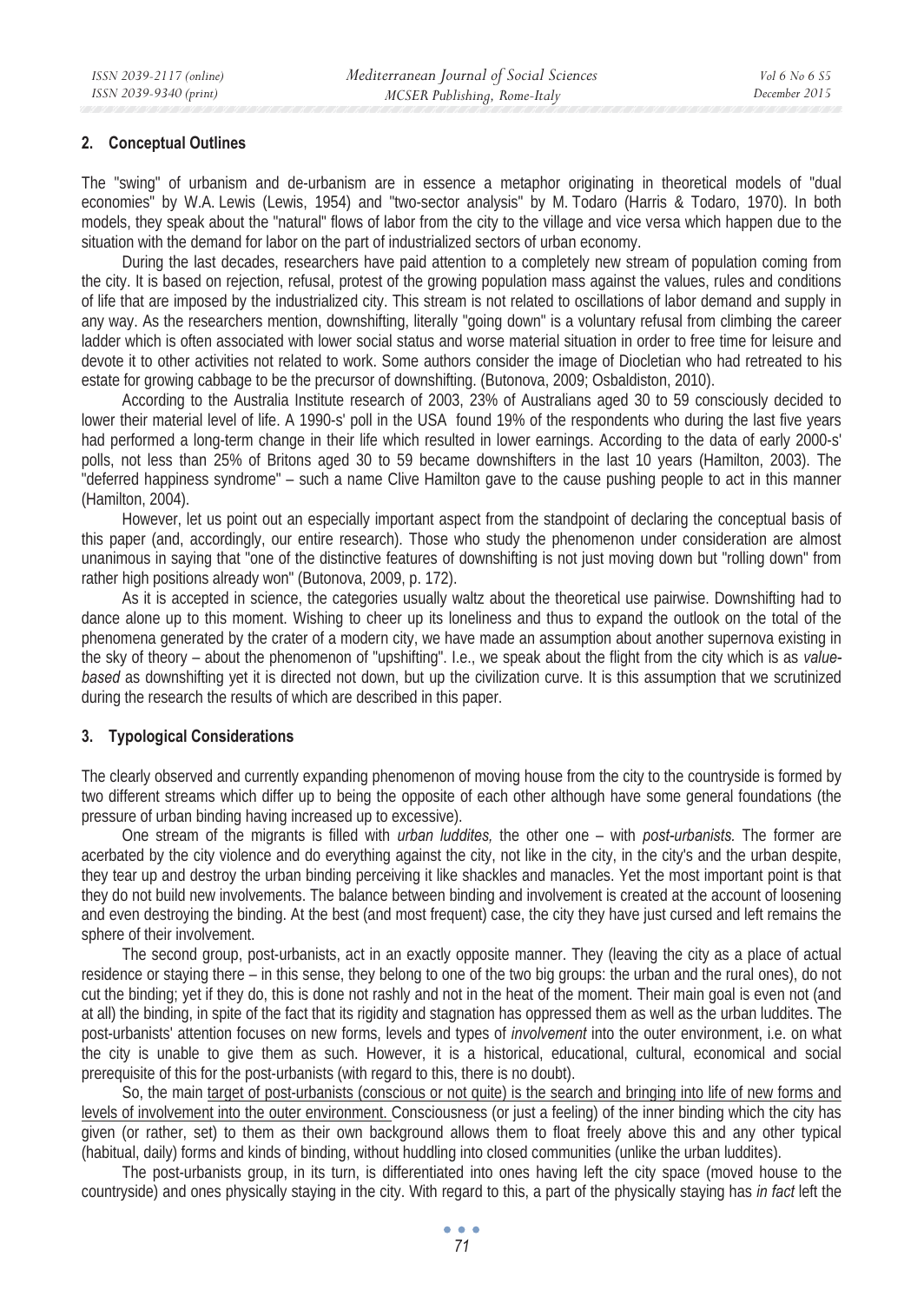city by escaping the pressure of its binding.

The most important feature of subject and practical activity of one class of migrants (both rural and intraurban) is their need and use of *pre*-industrial activities when leaving (in name or in fact) the city for the purposes of life activity support. This is also clear because one can escape the city binding pressure that has become intolerable only by refusing the types, kinds and forms of activity on which the binding relies and which in essence are nothing but the embodied urban binding. It is this class of migrants who have received the name of *downshifters* in literature.

The phenomenon of post-urban migration (both rural and intraurban) relies on the fact that when leaving the city in fact or in name people use the very fact of their breaking free from the pressure of urban *binding* in order to *either* essentially (up to economically significant limits) expand the use in their life activity of the modern technologies with which they dealt with in the city *or* even to go to a new, higher technological level. Contrary to the first class of migrants, downshifters, it is *upshifters* that we have called this second type of migrants.

Upshifters are the main object of our research. Nevertheless, here we are going to limit our objectives of studying the scope and spread of upshifting by its share in the total stream of inner migration and even by finding the ratio between the rural and urban upshifters into the favor of watching the technological foundations of upshifting and also the new kinds of *binding* and *involvement* which emerge on the ground of these technological bases not burdened with urbanism. The assessment of the economic role played by these "freed from the shackles of urbanism" technologies in the upshifters' life is also in the field of our attention: the share of income from them and expenses on them in the family budget; the growth of productivity owing to using the technologies as compared to previous professional activity forms.

## **4. The Instrumental and Methodical Foundations of the Research**

When checking the conceptual hypotheses, we have to deal with completely unsettled, literally shimmering and waving post-urban life activity forms. Hence the main method of collecting the empirical material was in-depth semi-structured interviews (Ilyin, 2006; Strauss & Corbin, 2001; Belanovskiy, 2001; Devyatko, 1998). The selection of this empirical information collection method is explained by the fact that the goal of high-quality exploratory search is "description and interpretation of the interviewed subject's inner world elements" but "the content of an individual's inner world is subindividual", so "the researcher digs up the individual in order to spot manifestation of the social in it" (Ilyin, 2006, pp. 151, 181).

*The method of meaning structuring by means of narrative* acts as the way of interpreting the information gathered. Guided by this approach and comparing the content of narratives of the interviews collected, we can outline typical meanings which different individuals gain in typical situations occurred. Thus the social experience gained by various individuals is typized (Franzosi, 1998; Puzanova & Trotsuk, 2003; Divisenko, 2011).

The geography of questionnaire survey covered Rostov Region, Krasnodar Territory, Kaluga Region, and Moscow Region. Time of the survey is summer of 2015. A total of 12 respondents were surveyed, with 5 of them living in the city and 7 in the country – in ancestral estates, ecovillages<sup>1</sup>, or just in the countryside. Alongside with this, non-participant observation was organized in the settlements under study.

We used the following criteria for selecting the post-urbanist respondents. The primary criteria were: 1) a new type of activity based on post-industrial technological patterns; 2) qualification (competencies) of the carriers based on education / knowledge that were formed and translated in the urban environment; 3) syncretism of work and family (i.e. there is no separation between work and home). The secondary criteria included the following: 4) all adult family members are busy with new forms of family and labor economy; 5) the family budget receives not less than 70% of its income from implementing the new technological patterns (the mature form of post-industrial life activity form).

## **5. Empirical Verification and Discussion**

Within the paper, let us turn our attention to describing the research findings related to activity-based and technological characteristics of upshifting as the main post-urban life activity form in contemporary Russia.

It has to be mentioned initially that post-urbanization processes take place with and are supported by post-urban type values. The most important of them are the value of uniqualization succeeding the unification one, the value of modern family-based labor and daily life organization (it substitutes the value of factory- and plant-associated aloofness), the value of human-centered technological, social and daily patterns that compete with priorities of machine production and consumption standards.

*<sup>1</sup> Our research touched on the settlements of ancestral estates "Rostok" (Rostov Region) and "Milyonki" (Kaluga Region), "Tsitsa" ecovillage (Krasnodar Territory)*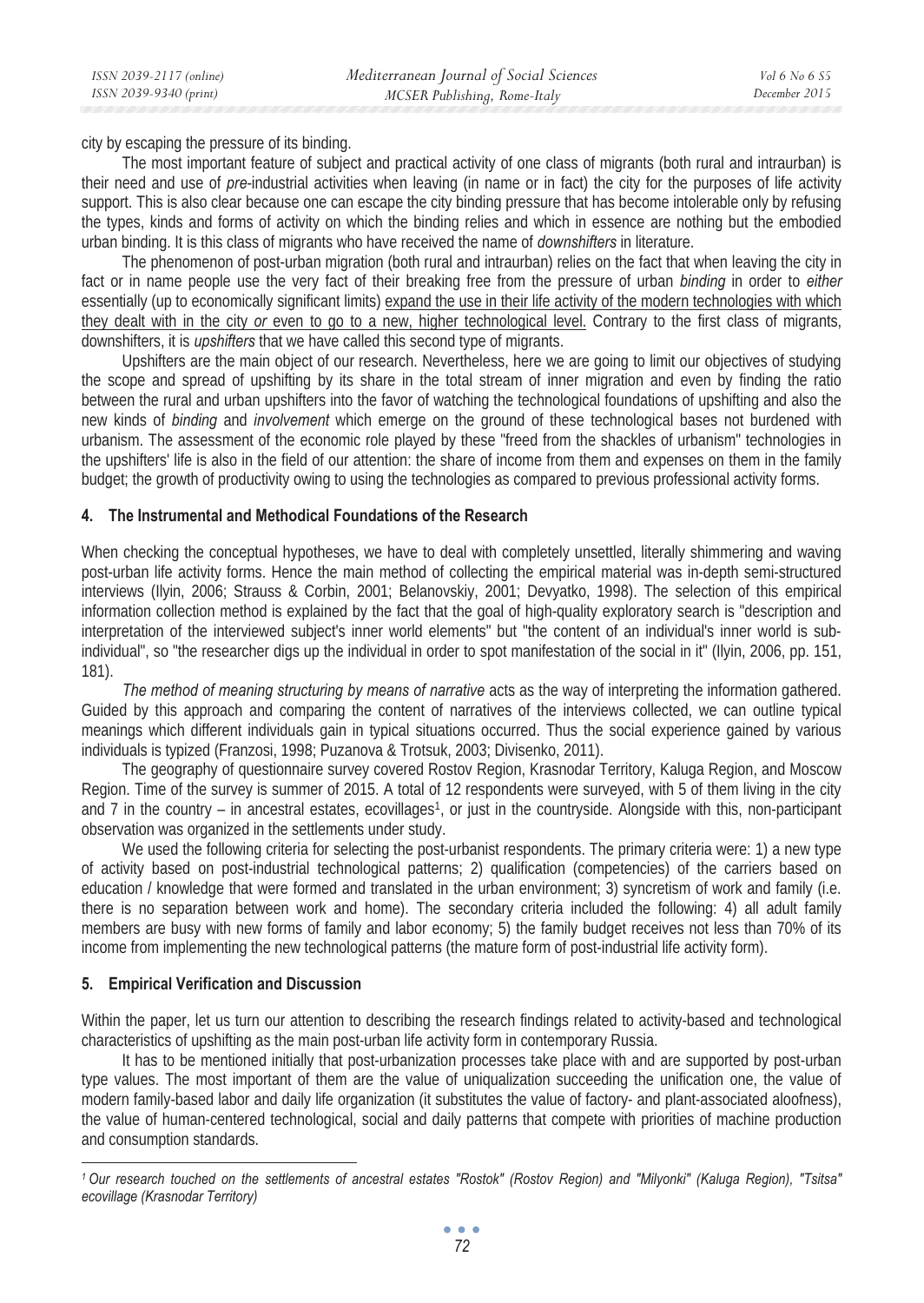#### *5.1 Modern technologies in the professional activity*

These axiological grounds accompany the change in social and economic profile of the upshifters' life activity. Meanwhile, the activity indicators of the originating post-urban patterns, as it has been mentioned, are focused in the plane of the level and quality of using the state-of-the-art achievements of science and technology. In particular, a major economic role in the professional activity of upshifters surveyed is played by the use of the newest computer technologies. They are employed as both the direct source of earning (programing, construction and servicing of websites, installation and setup of software etc.) and as tools for promoting the products and services created (Internet shops, social networks, personal websites etc.). Accordingly, regardless of their place of residence (in the city or in the countryside), all the respondents surveyed by us have cellphones, PCs, Internet access, pages in social networks; the majority of them use cloud services and some respondents have own websites.

The range of labor activity of the post-urbanists surveyed is quite wide: from growing and selling ecogoods (vegetables, fruit, mushrooms, tea, honey etc.) to jewelry making, translations, Web design and creation of online data stores. Drive for freedom and independence determines the nature of work organizing with upshifters. The post-urbanists participating in the sociological survey are employed mainly as freelancers or businessmen (in the own businesses). For instance, a programmer living in the ecovillage has determined the kind of his activity as *"IT-landlord"* (Veselin, aged 33, programmer, "Tsitsa" ecovillage). It is important to mention that for many respondents moving from and living beyond the city (actual or expected) does not at all mean refusal from the previous profession and reorienting to agricultural works. On the contrary, the upshifters see more opportunities for fulfilling their professional and creative aspirations in the new conditions: *"Because a feeling of freedom has appeared. Freedom not only in time, but creative one too… you want to go through the entire process, from the idea to its completion, when one puts your ring on one's finger"* (Sergey, aged 34, jeweller, gardeners' partnership in Rostov Region); *"For work, I need a mood, inspiration, calm frame of mind… This was difficult to achieve earlier, when they kept distracting me by irrelevant assignments and city bustle…".* (Vladislav, aged 31, landscape designer, builder, "Rostok" ancestral estate).

In a number of cases, the empirical measurements also register the stimulating action of the state-of-the-art technological solutions on the motivation for work: *"I'm just nuts about all the innovations… I'm never stingy in buying them. Now I use mainly Apple products. It seems to me that simplicity and beautiful design of their equipment give an incredible boost for work. For example, as for me, when I sit down to my PC – I have a wish to do something and to do it great"* (Alexander, aged 32, DJ, video operator, Rostov-on-Don); *"Photo, video, office software, maps, dictionaries, designer software, Web design, html-coding – I can do almost everything... and the more I plunge into it, the more interesting for me it becomes"* (Vlad, aged 29, IT specialist, translator, Rostov-on-Don)*.* 

The upshifters expand and intensify the use of modern technologies while transiting to post-urban life activity forms. *"I had been sitting down soldering for all the time before this, but when I ventured to independent sailing and I got more orders, I got up and studied a 3D-modeling software… now I often do a 3D-model and print it with a 3D-printer"*  (Mary, aged 29, designer, jeweler, Moscow). *"There are very many new technologies today, you have to read and follow the innovations, to communicate with professionals in networks. I keep in touch with designers and 3D-modelers. The people are quite pampered today – they wouldn't want a rough 11th-century-like pendant. Everyone wants it perfect and computer-measured to a dot. Although there are those who like antique-styled things, but it is even more complicated and technology-saturated, you are glued to your PC, not to the workbench... There is also the sphere of attracting the customers, and here, certainly, the modern information technologies play a great part. I had to master the entire lot when I started to be self-employed"* (Sergey, aged 34, jeweler, gardeners' partnership in Rostov Region).

The results of the research conducted demonstrate that some upshifters having transited to post-urban patterns evolve to a new technological level. In order to promote her inventions and innovations (isothermes, package bees, regional testing of mother bees), Olga, a mathematician having moved to a suburb and started keeping bees, learned programming languages for creating her own websites: *"It's by myself that I have built the site, I studied all this completely on my own. I haven't used any developments of others. Well, some templates could be used, but I would go*  and study php, java, html independently, I just didn't allow myself to be idle". In mastering and applying the compter technologies, the attitudes of independence, autonomy and creative capacity fulfillment are also important for the posturbanists. Alongside with this, familiarization with the modern computer solutions becomes a source for further innovations, as it has been mentioned before: *"The website wasn't made like "go and write", and this is not my first one. What I began with back then was three-dimensional graphics. I studied 3D Max and then I made colored isoforms… I had*  to study this topic and this software, so I downloaded special literature and studied, and then I created. That is, I don't *browse the Internet lazily, I don't even have time. What I'm interested in is the creative process"* (Olga, aged 54, bee farmer, mathematician, Elbuzd village, Rostov Region)*.*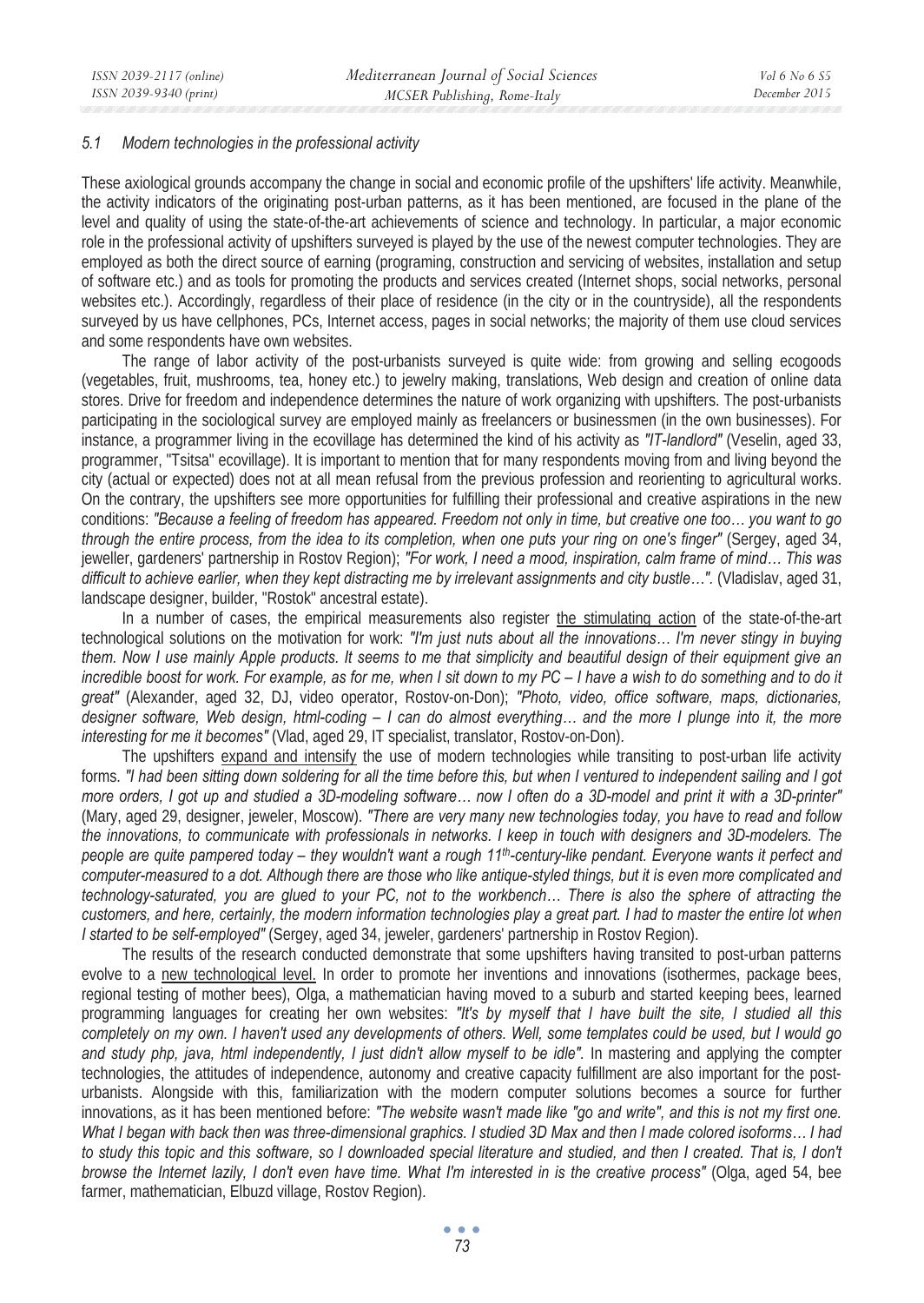#### *5.2 Economical role of the new technologies*

In the sociological survey described, there was an objective to estimate the economic role played by the technologies in upshifters' life. The results of the interviews conducted show that with most post-urbanists surveyed, the share of income from work with the use of modern technologies makes up the basis of family budget: *"The income is based on new technologies only"* (Veselin, aged 33, programmer, "Tsitsa" ecovillage); *"About 90% of earnings comes from selling herbal teas via the Internet shop"* (Larisa, aged 30, tea producer, Aleksandrovka village); *"It is almost 100%, if we count searching for customers through the Internet. Another point, when we have financial difficulties, my wife recollects her pre-family Web design experiences and goes freelance, but this is not permanent"* (Sergey, aged 34, jeweler, gardeners' partnership in Rostov Region).

As compared to previous "urban" working conditions, the growth of productivity of the technologies used is also registered. Vladislav, a translator and IT specialist, points out that *"Today I use some software products in another quality… For example, Bitrix 24 – this is a Russian system of company management. There you can add a new person any time, it is comfortable to keep account of customers, to set objectives for yourself or for other people. (…) Or CRM customers management system. In other words, I see other people using copybooks now, well, this is like keeping databases in Word. What I want to implement among my partners is at least Excel, for at least keeping a database and*  sort it quickly. However, the best option is anyway to implement CRM" (Vlad, aged 29, IT specialist, translator, Rostov-on-Don).

The level of income of the surveyed post-urban life activity forms representatives is rather varied, which is explained by their being at different stages of transition to the new patterns. Some upshifters already earn several times more as compared to the office work time. *"Profitability at my current work is 400-500% higher than that of the previous one, but this concerns me only, on top of that, my wife earns quite well now. This is an immense difference, because now we can afford working when we want it"* (Alexander, aged 32, DJ, designer, video operator, Rostov-on-Don).

Other respondents mark a lower income level but associate this with temporary difficulties: investment into development of business, accumulating the customers base, expenses for enhancing their professionalism etc. *"When I invested in my business in 2012, it was about eight million rubles, mainly for buying land. Today the registered capital of the company (country club "Tri9zemel") in which the land is included (first of all, we have already changed its purpose, and so its cost has increased tenfold) amounts to forty millions. So from the standpoint of daily life it still brings no special income, but there are earnings in the prospect, certainly, this is my own company"* (Lev, aged 38, lawyer, businessman, Moscow and Moscow Region). However, for many, the gain from the new life patterns is not measured by money: *"As for me, my own profit level has decreased noticeably… The point is that I have just started my production, so this is a startup. And my husband used to earn pretty fine at the bank. The Internet trade gives still a smaller income; but a sure earning is the freedom, easiness, peace of mind, self-fulfillment, and a free schedule of work and life"* (Larisa, aged 30, tea producer, Aleksandrovka village).

Yet another category of upshifters can be distinguished who view the smaller earning within rethinking of consumer standards. It is especially true for those living in ecovillages and ancestral estates: *"My income has reduced, but so have my needs. Now we don't have too big demands in life, I don't have to go by a Land Cruiser or to sit on a golden toilet… Completely other needs. You don't have to buy some expensive brand clothes, and all in all in the city you would spend money on some senseless things. For example, as I see now the period when I worked twelve hours a day and I had two jobs and a good salary, but at the same time the money was spent on complete nonsense. If I had known back then how I was going to live in several years, I'd probably have planned life in some other way. In the city, very much money goes on unnecessary things…"* (Elizaveta, aged 24, "Tsitsa" ecovillage).

The "city-based" post-urbanists also reconsider their consumer habits: *"First, very much money used to be spent on transport, and it is expensive in Moscow. And on various office clothes, too. I used to have very expensive office clothes. A lot of office clothes. Now there is no need of it… And also there were all the lunches. I always had expensive lunches at the city center"* (Mary, aged 29, designer, jeweller Moscow). *"Now I have started to spend less money on cafes, restaurants, karaoke clubs, cinemas and the like – not that I cannot afford this, but rather because it has stopped to be interesting for me… As such, I'm not an advocate of earning huge amounts of money. It is one thing if I invest into something, in somebody's needs – this is one thing. That is, if I go into charity, then certainly I'll need very much money. And if I live on my own or I have a family, I understand that there must be slightly extra but not more"* (Vlad, aged 29, IT specialist, translator, Rostov-on-Don)*.*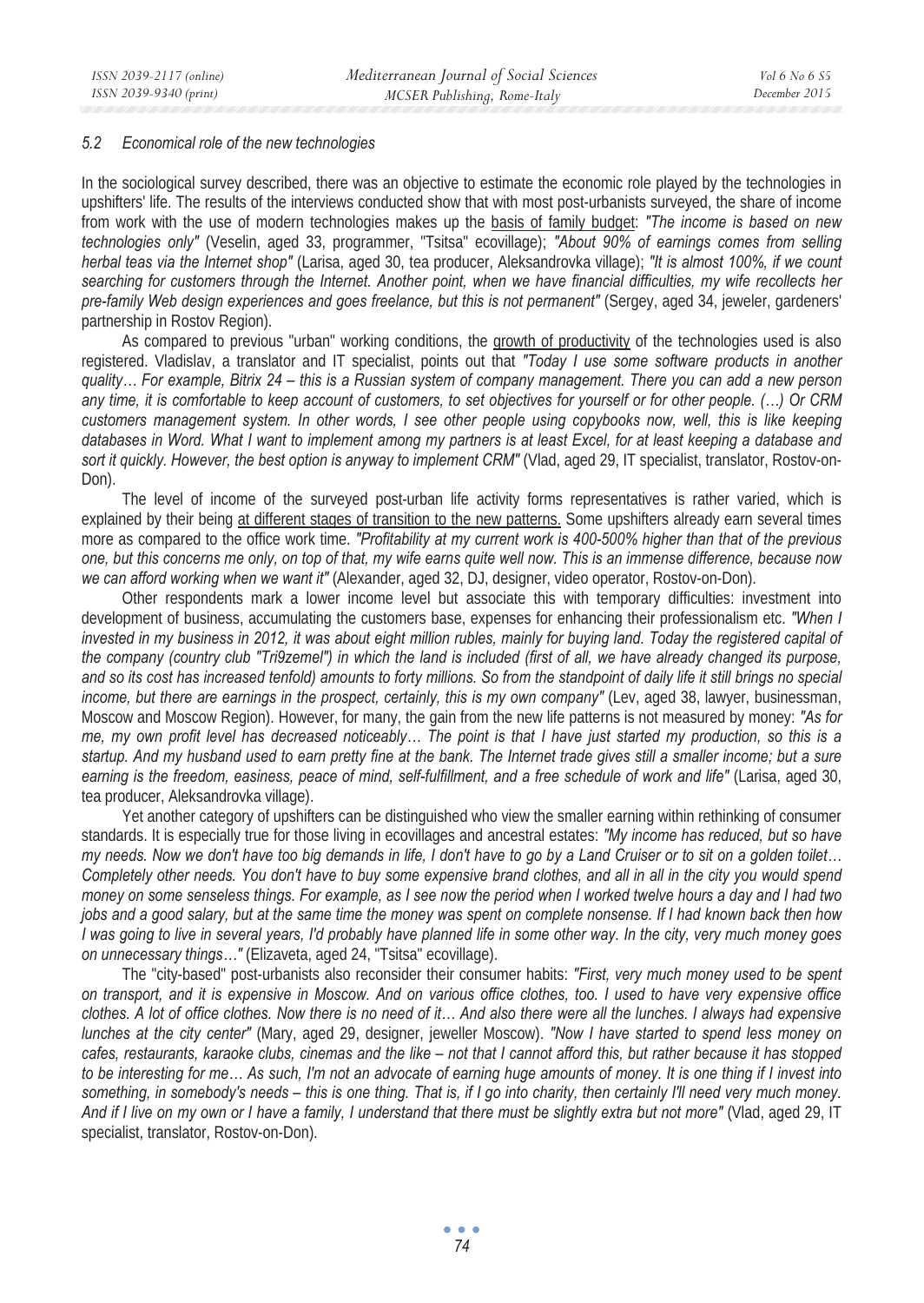### *5.3 Technologies of housing life support of upshifters*

Formation of new social and economic patterns of post-urbanists is also accompanied by re-organization of the sphere of traditional housing life support technologies in which the modern technical solutions are implemented too in order to ensure environmental friendliness and autonomy.

It has to be pointed out that a great advantage of the city since the first historical cities has been the development of life support technologies which, however, had a collective nature for the most part. Collective consumption, building and servicing of life support objects was economically justified. It is no mere chance that the housing life support branches and the services produced by them got the name of common, public, communal not only in Russian (housing and communal services) but also in other languages (public utility services, les services publics). And in fact, economy of scale leading to lower specific costs for production of life support goods has allowed ensuring the physical and pricerelated availability of the services, thus increasing the housing comfort essentially. Availability of modern life support services has allowed considerably increasing the quality of life for the urban population first of all who are almost 100% provided with centralized power and water supply services in big cities.

Meanwhile, for instance, the Russian countryside is still not provided with available life support services, which reduces the comfort of living significantly. Alongside with this, the comfort of urban housing remains a significant factor of attractiveness of the urbanized way of life. It is no mere chance that a saying by an unknown author is still roaming about the Internet spaces:

*Noisy and heartless is the city atmosphere, I'm sick and tired of my Porsche in rush hour, I wish I could go camping far and out of here If only the camp had Web access and a shower! (https://vk.com/womanpage)* 

The XX century brought new technologies which essentially changed not only the production of goods but also consumption thereof. With regard to this, the new technologies had a steady trend to increasingly ensure individualization of consumption. The most revolutionary event of history was the transition from collective telephone communication to individual. Owing to cellular communication technologies, a telephone number ceased to be an attribute of a place (house, apartment, or office) and became an attribute of a person, its owner. The new technologies ruined the infrastructure monopoly of telephone cable and became available and mass-scale very fast.

The city people's dream about complete independence and individualization of consumption also covered the housing life support goods. In Russia, the drive is especially acute in connection with low quality and steady growth of prices for utility services.

As experts believe, today almost all life support goods can be produced with the help of autonomous technologies for implementing which no material network infrastructure is required. The technologies are diverse and are distinguished by productivity, cost, reliability and quality of services produced. The very emergence and development of post-urban forms of life activity outside the city infrastructure becomes possible due to the rise of available autonomous technologies of housing life support.

Non-participant observance and in-depth interviews with post-urbanists have demonstrated that the dependence on city comfort and the desire to ensure this comfort also in conditions of non-urban way of life distinguish the downshifters from upshifters. *"Living exactly in the place where we live, (we have to) develop … our life in such a way as to…, increase comforts, for our relatives to be able to come and stay and felt more comfortable, for guests to visit us"*  (Elizaveta, aged 24, "Tsitsa" ecovillage). Curiously enough, "Tsitsa" ecovillage was founded by typical downshifters who expected to get away not only from the urban way of life but from the urban technologies too. In the first years of formation of the ecovillage, they had strict requirements for new settlers including also non-use of the urban technologies. However, at present, the founders themselves use the benefits of civilization in order to provide comfort for their houses.

The upshifters from the number of ecovillage, ancestral estate<sup>2</sup>, as well as other rural settlement dwellers, are already implementing or planning to master within the shortest term autonomous technologies of life support of the stateof-the-art type.

The first problem solved by the post-urbanists is electric power supply. Here a usual case is the use of renewable power sources, first of all, of solar batteries. The potential of these technologies is already well checked by the world

*<sup>2</sup> It has to be pointed out that not all ecovillage and ancestral estate dwellers in Russia are carriers of progressive post-urban patterns. In such villages, downshifters are quite frequent.*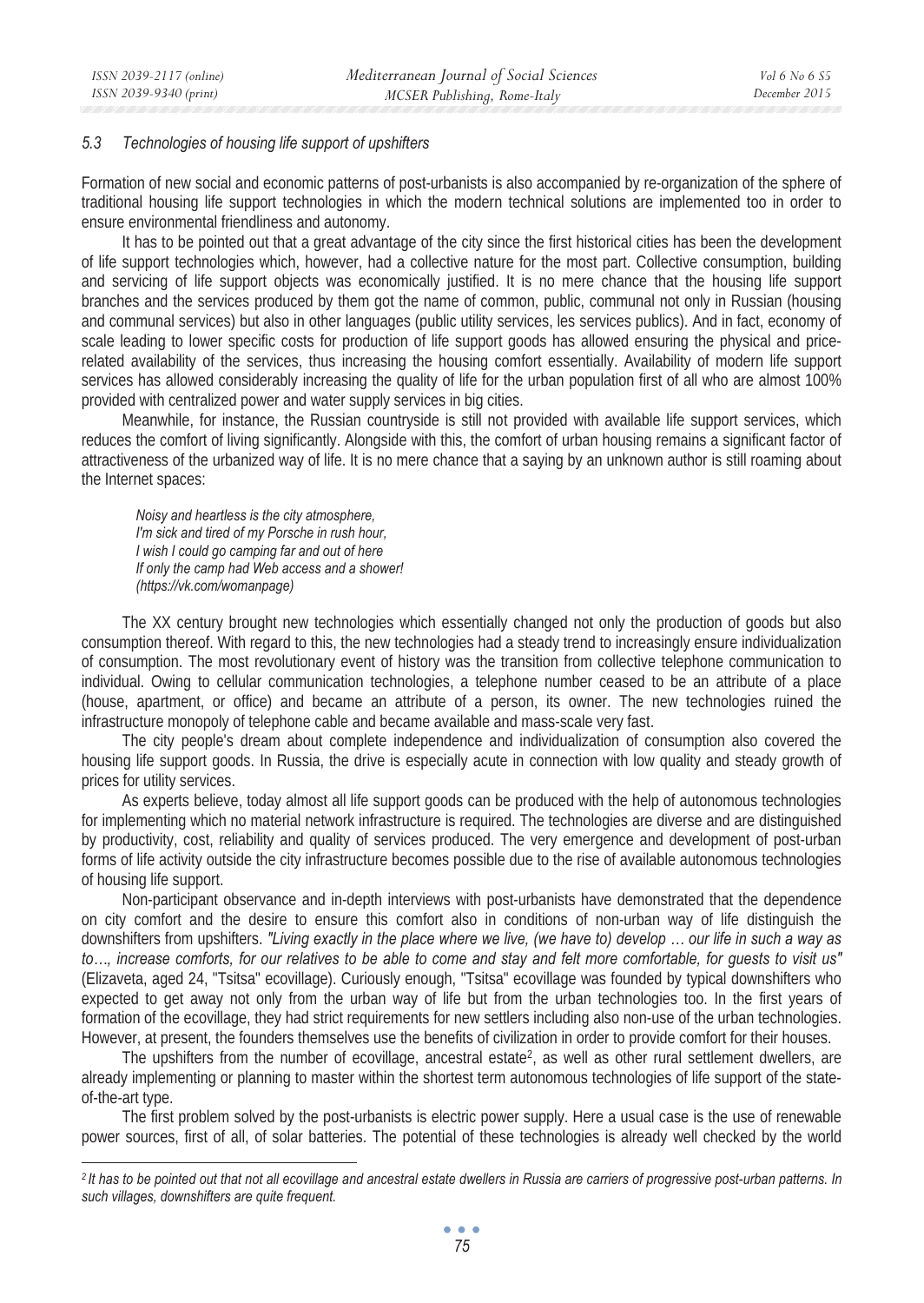practice: in 2014, the wind, sun and biomass accounted for 26,2% of all the electric power produced in Germany, for the first time in this index having got ahead of the brown coal, the traditional leader for the industry, which made up 25,4% ("Renewable power generation…", 2015). Using the hydraulic pumps and heat collectors, the ecovillage dwellers provide their houses with hot water which is also heated by the solar energy in sunny days. The total of technologies allows widely using appliances: automatic washing machines, food processors etc.

For suburban post-urbanists, it is not only the ideas of autonomy, comfort, cost efficiency that are important but also the idea of environmental friendliness: *"We have electric power from solar batteries in summer and from petrol generator in winter. Waste plastic is burned down in ovens, fires or disposed of to waste landfills. We are trying to use as few disposable things as possible. The organic litter is composted, including compost with effective microorganisms (EM). (...) A collective project of our village is a micro hydraulic power plant (HPP), i.e. organization of autonomous electric power supply. It is possible to generate electric power from the water flowing in the river… but is is still a project based on enthusiasm"* (Veselin, aged 33, programmer, "Tsitsa" ecovillage). *"I also liked "Topaz" autonomous sewerage – it has a system for purification of water which you can then use for watering plants. … It is great to have a wind generator and solar batteries. The main idea is independence"* (Larisa, aged 30, tea producer, Aleksandrovka village).

Some ecovillage dwellers are also led by the ideas of aesthetics in using the autonomous life support technologies: *"We use alternative energy sources – solar batteries, "windmills". For several reasons. One of them is aesthetic appearance. The point is that we are planning a huge lot of trees and bushes, of mainly tall trees – they give much more shade. And the power line posts are ugly. There is radiation from them, too. We had no such posts, and we have opted for this way… We are going to buy wind pumps to pump water with them. And a solar collector, perhaps"* (Vladislav, aged 31, landscape designer, builder, "Rostok" ancestral estate).

At the same time, the upshifters surveyed who are currently living in the city are also oriented to the use of such life support technologies. Many of the city-based post-urbanists would like to move to the suburb and organize their utility infrastructure in a similar manner: *"I've thought about wind generators and solar batteries and now I'm trying to understand which of them is better and more efficient"* (Alexander, aged 32, DJ, designer, video operator, Rostov-on-Don); "At present, there are interesting technologies of using the solar or wind energy. For example, autonomous water basins can be made... The point is that the disadvantages of living in the country are a continuation of its pros. If *something happens, it is after all the others that the communal services deal with suburbs"* (Vlad, aged 29, IT specialist, translator, Rostov-on-Don)*.* 

In villages of the Russian upshifters, costly in investments technologies are almost never used, unlike the cheaper and comfortable in use life support technologies. For instance, in the "sun city" Amatciems built by a Latvian millionaire near the city of Cesis, all houses are provided with sanitary works laid by a special machine under the roots of pines and fir trees. The houses are heated mainly by the heat of the Earth – in each house, there is a geothermal heat pump with a 90-100 m bore which transforms the heat of the ground into heat power. This heat power is sufficient for heating the house and hot water supply all year round. It is only in cold winter days that fireplaces are used which are installed in every house ("Sun City...", 2015). Perhaps, in the future, such technologies will become available for the Russians having average income level too.

Thus, the current level of development of autonomous technologies of housing daily life support is sufficient for development of settlements that are away from the city. With regard to this, the very development of post-urban trends creates an active demand for autonomous and environmentally friendly systems of housing life support.

## **6. Conclusion**

The goal of this paper was introduction and empirical verification of the hypothesis about the stream of those now leaving the city limits being far not homogeneous. First of all, in the stream, the layer the movement of which is not related to oscillations of labor force demand/supply in any way is gaining force. The stream is based on problematization of the very values of industrial and urban life patterns. The field research conducted has clearly confirmed our first starting point assumption.

The second, and more important concept worded in the paper, was that of division of this new stream into two major branches – downshifters, already known to science, and upshifters – yet completely unstudied and, moreover, unnoticed by it. As a result of in-depth interviews, this part of our hypothesis has also received the most certain proofs. Now, having the evidence base, we can argue that we have succeeded in discovering another aspect of the stream of people exiting the city – the aspect never seen by anyone until now. Our assumption about part of upshifters staying in the city as if soaring above it and all its problems has also been confirmed. Both constituents of upshifting are related by the fact that when abandoning the urbanist values they take from the city its best achievements (humanist, technological,